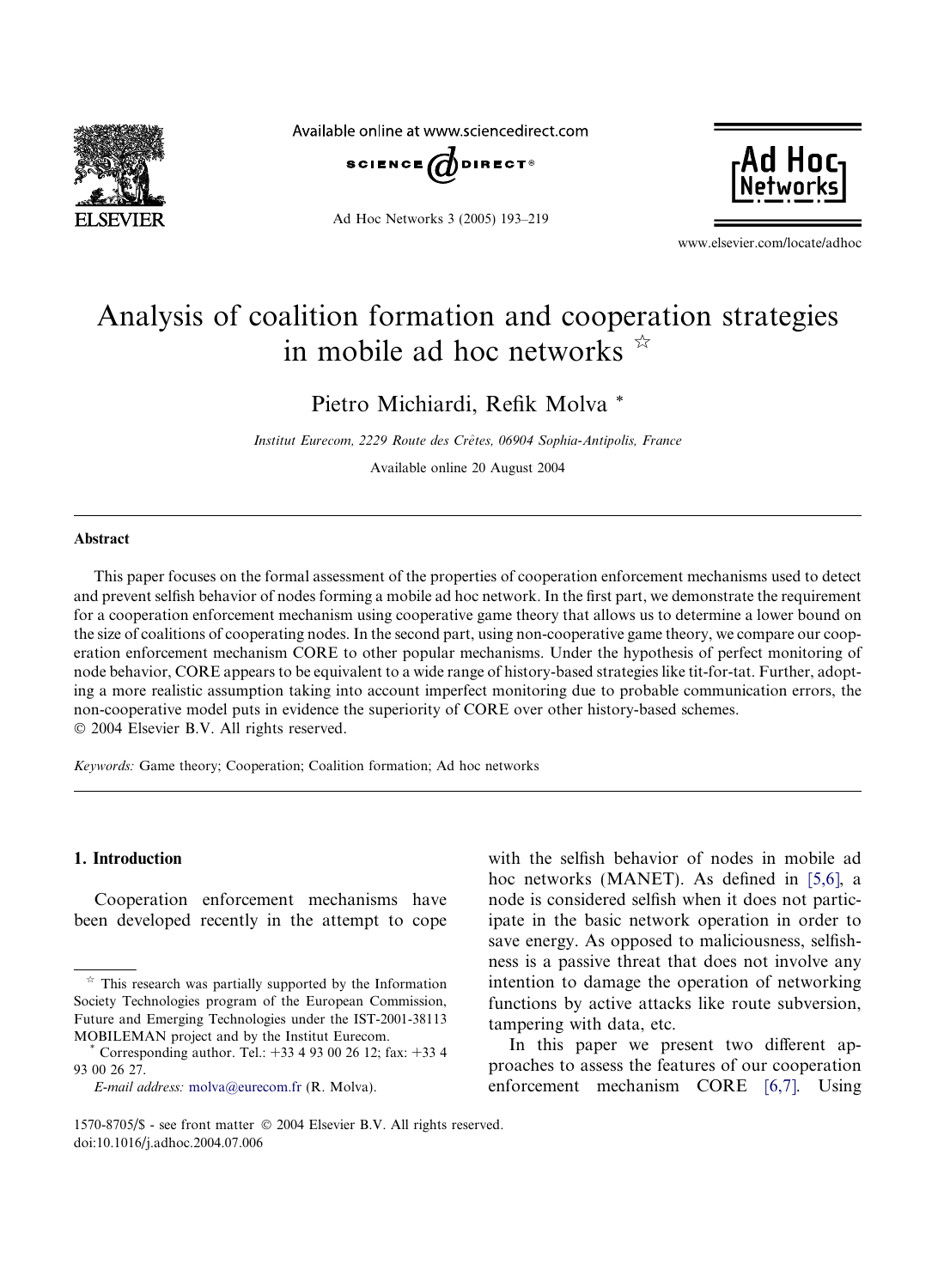CORE, every node locally rates its neighbors through a monitoring mechanism. The observations collected by the monitoring mechanism are processed to evaluate a reputation value associated to each neighbor. The reputation value is used by CORE in a step-like cooperation policy: only nodes with a reputation that satisfy the requirement of being greater than a defined threshold are served (i.e. data and routing packets are forwarded), while nodes with low reputation values are gradually isolated from the network.

Since a large fraction of existing cooperation enforcement schemes are based on principles akin to decision making and economic modeling, a natural tool that emerged to be suitable for the validation of such mechanisms is game theory.

In the first part of this paper we present a model that takes into account both a node-centric and a network-centric perception of the interactions between nodes that participate in a MANET by using cooperative game theory. We first demonstrate the requirement for a cooperation enforcement mechanism in order to promote cooperation between self-interested nodes by showing that in the absence of such a mechanism the best strategy for a node would be to free ride. Moreover, we analyze which would be the size of a coalition of cooperating nodes based on the importance given by a node to the node-centric and network-centric perspective of the game. We finally suggest how the CORE mechanism could be used to stimulate a node to join the coalition of cooperators. The benefit from using cooperative GT derives from the ability of this method to seize the dynamics of large group of players: the strategy chosen by a player does not only depend on a self-interested perception of the game but also takes into account a group-wide policy of the coalition the player belongs to.

Although the ''cooperative games'' approach appears to be appropriate to model the dynamics of large coalitions of nodes forming a MANET, the main limitation of this method is that it is based on a high-level representation of the reputation mechanism that does not take into account the features of CORE. To overcome this weakness, we present in the second part of this paper an alternative approach based on non-cooperative game theory [\[8,9\].](#page--1-0) In this second method we use a model that describes the strategy of a self-interested node that has to take the decision whether to cooperate or not with a randomly chosen neighbor. Under this model, the CORE mechanism can be translated into a strategy profile that can be compared to other popular strategies. Under the commonly used hypothesis of perfect monitoring, we demonstrate the equivalence between CORE and a wide range of history-based strategies like tit-for-tat. Further, by adopting a more realistic assumption that takes into account unreliable observations of nodes' behavior due to communication errors, the non-cooperative model puts in evidence the superiority (in terms of stability and robustness) of CORE over other history-based schemes.

Although the two methods described in this paper focus on CORE as a specific mechanism, some general conclusions can be drawn from this analysis towards the design of cooperation enforcement mechanisms in general.

### 2. Related work

Recently, much attention has been dedicated to game theoretical models for MANET in general and for cooperation enforcement mechanisms in particular and an increasing number of models have been presented to the community. It is however out of the scope of this paper to propose an extensive state of the art of game theoretical models of cooperation in MANET, thus we will focus on some approaches that we deem related to our setting.

In an interesting approach presented in [\[2\]](#page--1-0) the authors propose a game theoretical model in which energetic information is taken into account to describe the conflicting interaction between heterogeneous nodes involved in a forwarding game, i.e. a game in which nodes that belong to a path from a source to a destination have to collaboratively relay data packets. The authors study the properties of a well known strategy (generous-titfor-tat, G-TFT) and demonstrate that under the energy constraints imposed to the nodes, G-TFT promotes cooperation if every node of the network